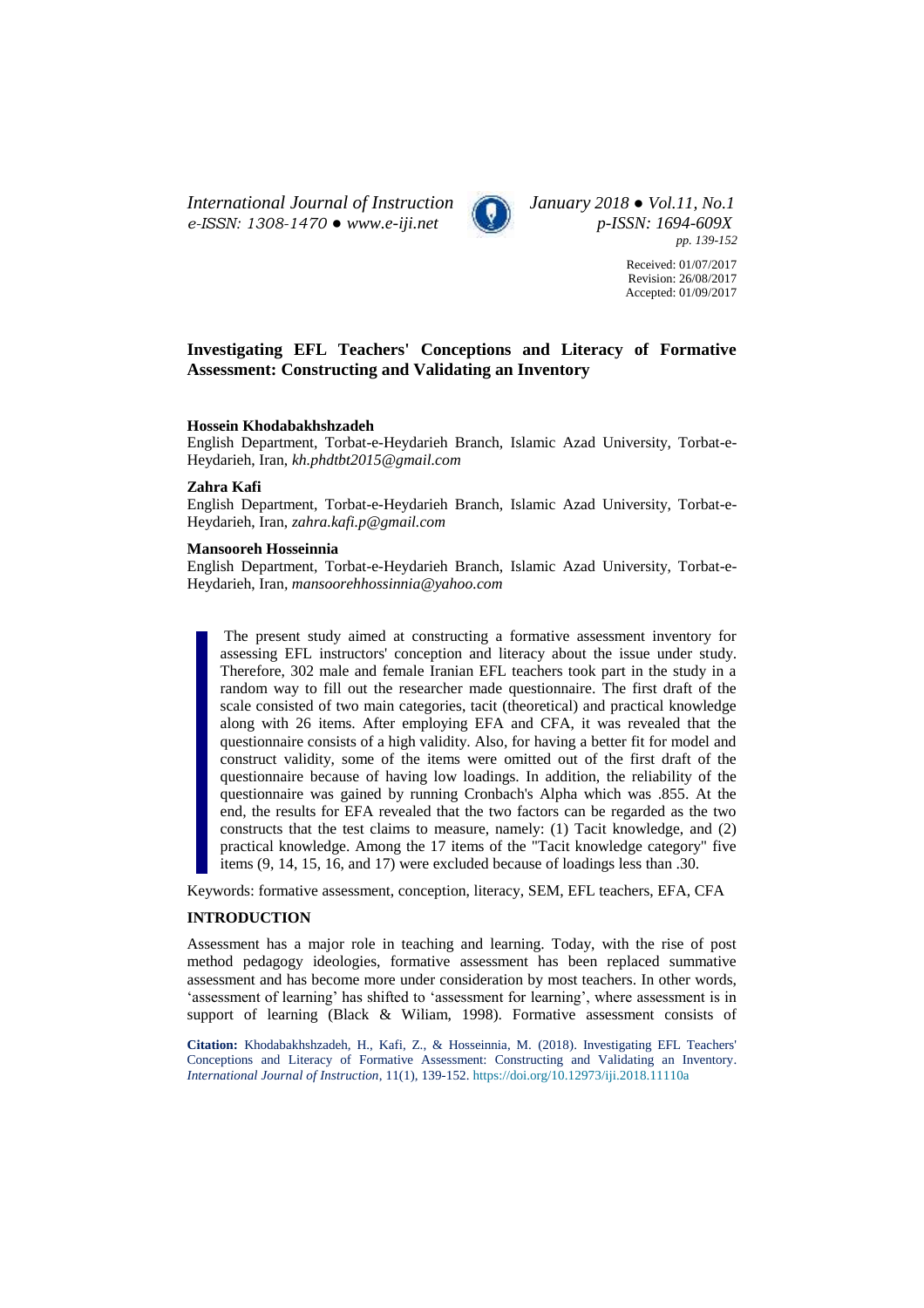'feedback focused on helping students to improve [and] sharing criteria of quality' (James & Pedder, 2006, p. 110). So, formative assessment is helping students to find their learning path and improvement. According to Black et al. (2011), formative assessment has three-way paths: from students to teacher, from teacher to students, and from student to student.

Hutchinson & Hayward (2005) in their study presented a complete examination of the establishment of the Assessment is for Learning plan in Scotland. This article includes matters in developing and implementing instructional approaches that have applications beyond the Scottish framework. In another study, Hayward (2007) investigated the relationship between curriculum and assessment in Scotland context. It specifies curricular and assessment arrangements at two stages of study of 3–14 and post-14 and it also presents a comprehensive discussion of the strengths and weaknesses of development of a consistent assessment structure and presents a valuable analysis of the Scottish Survey of Achievement and its function within the Assessment is for learning plan.

Formative assessment is a new concept in Iran and most of the teachers have not enough literacy of this kind of assessment. The majority of teachers still prefer the paper and pencil tests and summative ones. Many studies have been done to examine effectiveness of formative assessment. However, scare studies have been implemented for examining literacy of teachers about formative assessment. Therefore, because of scarcity of studies with this point of view and also with the importance of formative assessment in teaching and learning, this study aims to construct and validate a formative assessment scale to measure the knowledge of teachers in this important issue in education on the basis of theoretical and practical parts.

#### **Review of the Literature and Theoretical Bachground**

Formative assessment is considered to be a vital part of an instructor's job. That is formative assessment is a true, dynamic process for placing the teacher's teaching and students' learning into a sheer practice to continuously observe what goes right or wrong in a classroom setting. Therefore, "formative assessment is a constantly occurring process, a verb, a series of events in action, not a single tool or a static noun"(the NCTE executive committee, 2013). Instructors are supposed to select the most appropriate formative assessment based on the situation and context of teaching and learning which could be at times observations, conversations, student self-evaluations, and artifacts of learning (Serafini, 2010).

Regarding formative assessment and its effects on learning a study has been done by Fontana & Fernandes (1994) in which 246 students whose ages ranged between 8 and 9 and 108 older students with ages between 10 and 14 participated in the study in a random way. The main focus of the assessment project was on regular, mostly daily, self-assessment by the pupils. It contained teaching them to understand both the learning objectives and the assessment criteria, giving the participants opportunities to choose learning activities and using tasks which provided them with the scope to assess their own learning outcomes. After the post test was conducted in both groups, the results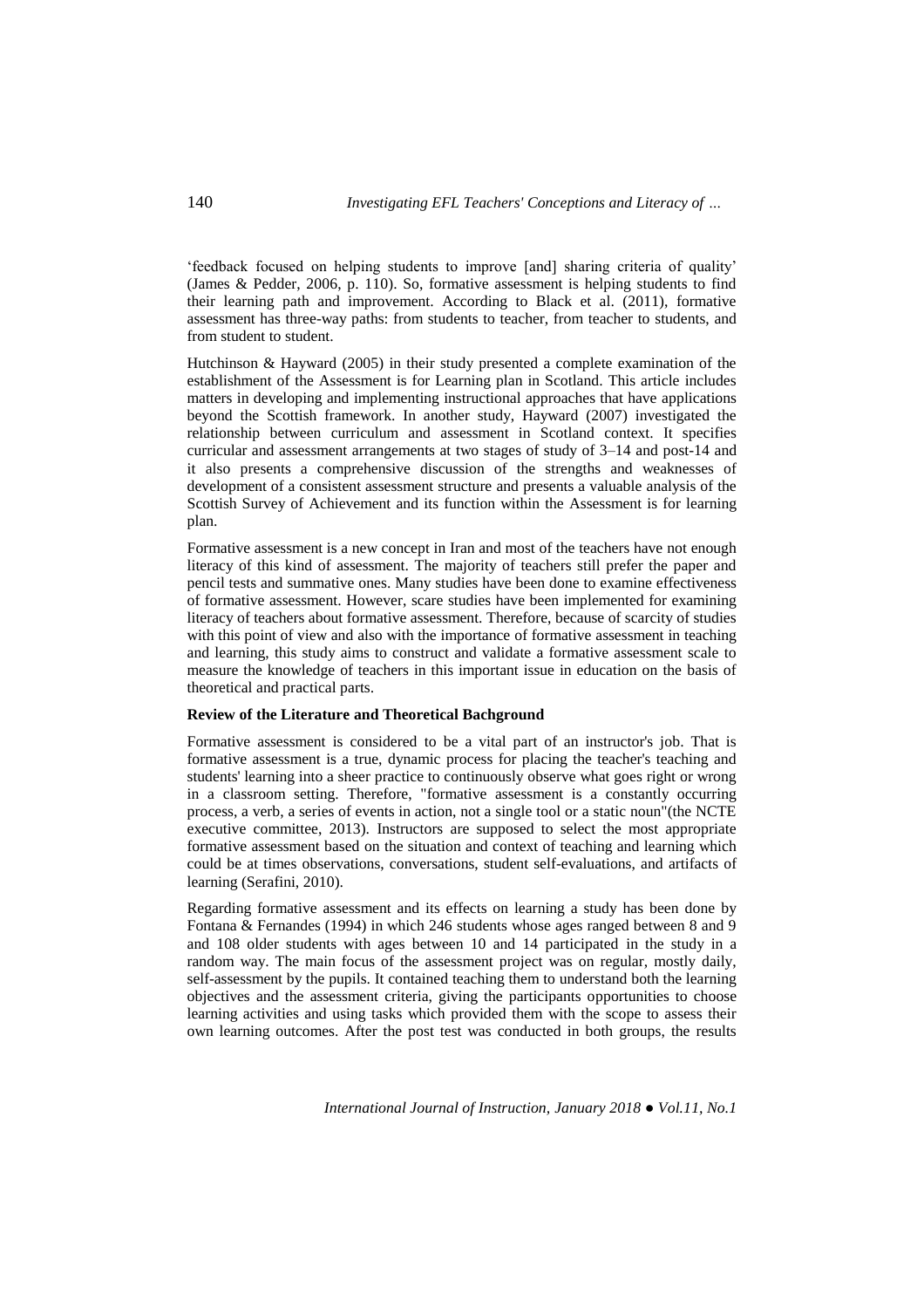revealed that students in the experimental group could outperform the ones in the control group for the sake of utilizing formative assessment techniques. Moreover, some review studies have been done by researchers such as Crooks (1988) and Black (1993b) which have revealed some disadvantages regarding the formative assessment done by teachers in classroom settings. Among all it could be mentioned that classroom evaluation practices generally encourage artificial, rote learning, concentrating on recall of isolated details, usually items of knowledge which students soon afterwards forget. In addition, instructors do not usually review the assessment questions that they use and do not discuss them critically with their peers, so there so little reflection on what is being assessed. Also, the grading function is mostly often over-emphasized and the learning function as a matter of fact under-emphasized (As mentioned in Black et al., 1998). On the other hand, studies done in the realm of formative assessment have pinpointed the idea that most teachers are rarely willing to practice their colleagues' proved assessment results in their classes (Cizek et al., 1995; Hall et al., 1997). And the studies which have been conducted have had their main focus on low level aims such as recalling therefore leaving issues such as speculation and critical reflection rather untouched in formative assessment by instructors (Stiggins et al., 1989; Schilling et al., 1990; Pijl, 1992).

On the other hand, researches handled in the realm of teachers' conceptions and literacy of formative assessment, it has been repeatedly mentioned that instructors who make use of formative assessment techniques in their classrooms are much successful in dealing with various students and the different needs they have. Thus, students who come to be aware of assessment techniques and evaluations "learn how to learn" which leads to an increased level of learning and understanding in pupils for the sake of applying adaptive teaching and learning techniques. Besides, one of the shortcomings of formative assessment is that the researches done along with the results gained are mostly context based and cannot be generalized to all teaching circumstances therefore being viewed as irrelevant to the business of teaching (Centre for Educational Research and Innovation, 2008).

Experimental and field studies in which instructors had a focus on teachers' employing formative assessment in classroom settings have obtained some similar results which were in line with increasing students' intrinsic motivation, self-esteem, academic selfconcept, causal attributions, and learning (Mischo and Rheinberg, 1995). Also, Black and Wiliam (1998a) have handled a review of literature about the results of the studies done related to formative assessment to see whether it increases academic standards in classroom settings or not. It was revealed that students who were exposed to formative assessment methods and techniques had a better achievement than the ones who were evaluated just through a final paper and pencil test at the end of the course. In addition, formative assessment was extremely helpful for low-achieving students (As cited in Boston, 2002).

Regarding teachers' literacy towards formative assessment a study has been conducted by Lam (2015) to investigate the overall language assessment training landscape in five Hong Kong teacher education institutions. It mainly attempted to explore the extent to which two assessment courses may facilitate or inhibit the improvement of pre-service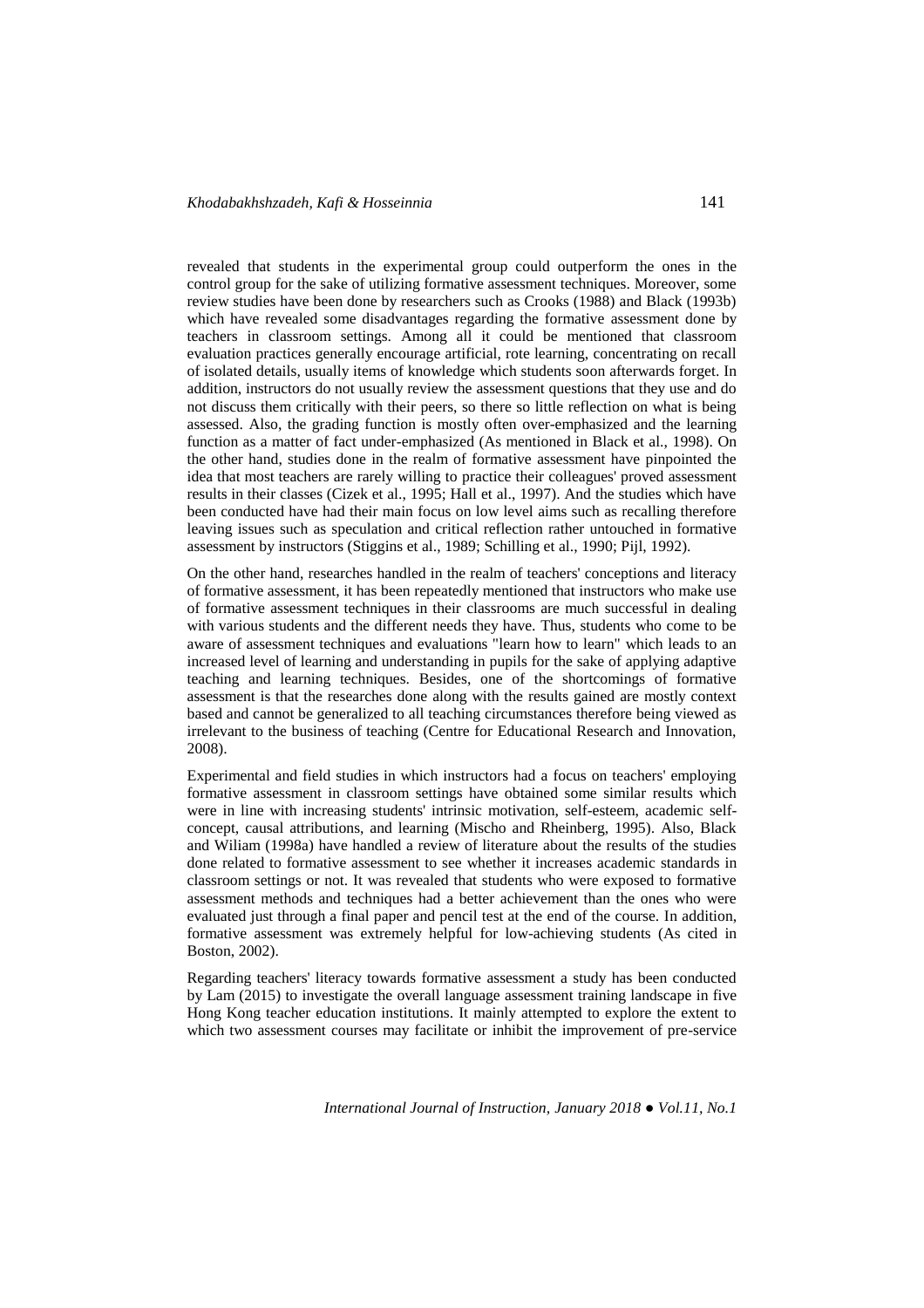teachers' language assessment literacy in one teacher education institution. The outcome indicated that language assessment training in Hong Kong has still remained inadequate and selected language assessment courses are yet unable to bridge the theory-practice gap within the assessment reform context. Moreover, another research has been conducted to find out about the formative feedback used by instructors and its impacts on students' learning outcome and bridging the gap they have in their learning. For reaching the purpose of the study, classroom observations and focus group discussions were employed among primary school ESL teachers in Malaysia. The results illustrated that using feedback systematically to support learning is so rare and "teachers are not aware of strategies to implement formative feedback to improve students' learning and use the information in their future instruction" (Sardareh, 2016).

Regarding formative assessment, scare studies have been implemented for examining literacy of teachers about formative assessment. Therefore, because of scarcity of studies with this point of view and also with the importance of formative assessment in teaching and learning, this study aims to construct and validate a formative assessment scale to measure the knowledge of teachers in this important issue in education on the basis of theoretical and practical parts. Also, developing such questionnaire can at least make the EFL instructors aware of their knowledge and activities they apply in their classrooms as forms/kinds of formative assessment. So, this questionnaire comprises two factors: the tacit knowledge of formative assessment and practical knowledge of formative assessment. The first factor means what teachers know about formative assessment. The second factor means how teachers implement formative assessment in their classroom.

## **METHOD**

#### **Participants**

A sample of 302 EFL (English as a Foreign Language) school instructors from Khorasan Razavi Province, Iran, took part in the study based on convenience sampling. 80 of the participants were from Torbat-e- Heydarieh city and the others were from Mashhad, Khaf, and Doolaat Abad cities. The participants' age ranged between 27 to 50. The instructors mostly held B.A. and then M.A. degrees in TEFL.

### **Instruments**

### *Formative Assessment Inventory*

The Formative Assessment Inventory is a researcher made questionnaire which is in English. It consists of three parts which aim at eliciting the EFL instructors' conception and literacy about formative assessment. The first part of the questionnaire is related to the participants' demographic information. The second part targeted the teachers' idea, knowledge, and belief about formative assessment (17 items) that they were asked to choose one of the five choices for each item ranging from "a great deal" to "not much". And the last section provided the participants with some formative assessment activities/examples (9 items) to see how far the activities the instructors perform in their classes are based on formative assessment rules and principals. Similar to the second section, they were supposed to choose among the five options provided for each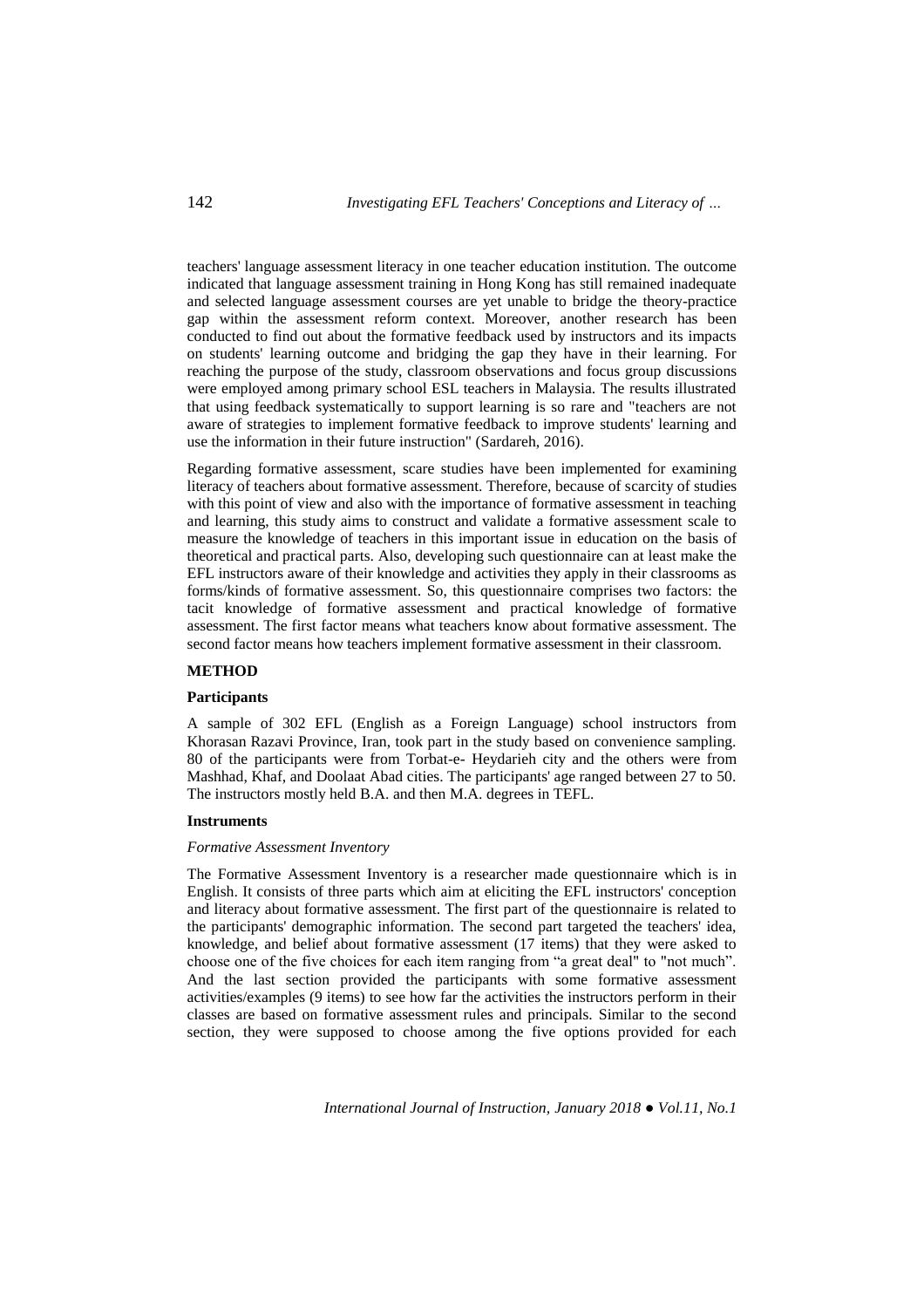statement ranging from a great deal to not much. In addition, the questionnaire possessed a high construct validity and a high reliability,.855, after running EFA, CFA, cross-validation, and Cronbach's alpha respectively.

#### **Procedure**

In order to construct the Formative Assessment Inventory, the researchers followed two clear cut steps: first designing the test and second checking its reliability and validity.

For designing the test, the researchers followed all the procedures and steps provided by Dornyei (2003) of how to construct and administer a questionnaire. Also, Exam Regulations for State Education was used to find more exact information about how formative assessment is looked upon and what the teachers are supposed to do for such kind of evaluation/assessment within their classrooms as well as the amount of mark it has and its importance and all the other related factors. After delving into all the related scientific articles along with the previous aforementioned procedures the items of the questionnaire were developed. For making sure that all the dimensions of formative assessment have been mentioned among the items in the questionnaire, checking content validity, the researchers asked some experienced EFL teachers in the field to go through the items carefully and suggest any further ideas about the issue under investigation. As a result, some of the items were reworded for clarity and some of the items which elicited a similar point were omitted. The final outcome of the questionnaire was 26 items each having 5 options to be chosen by the participants, ranging from "a great deal" to "not much". In addition, the questionnaire consisted of two main categories/factors: Tacit/theoretical knowledge and Practical knowledge about formative assessment.

For estimating the validity of the questionnaire or to say the analysis of the results better, except for the procedures mentioned above, SEM was employed, EFA and CFA. Besides, the items were scored according to the Likert type scale of five points. It has to be stated that negatively worded items were reverse scored so that a total positivelyoriented score could be achieved. Also, the validity of the inventory was assessed afterwards through running Cronbach's Alpha. The results regarding the reliability and validity of the questionnaire are completely discussed in the Results section of the paper.

It's worth mentioning that after employing EFA and CFA to check for the scale's validity as well as the construct validity six of the items were omitted from the first draft of the questionnaire because of having low loadings. As a result, the final scale consisted of: Tacit/theoretical category: items 1-12, and Practical knowledge category: items 13-20.

## **FINDINGS**

The validation of the scale was conducted in three main steps: (1) exploratory factor analysis (EFA) with principal component analysis and varimax rotation, (2) confirmatory analysis to determine the robustness of the factor structure on one randomly determined half of the dataset (training); (3) cross-validation using multigroup invariance testing between half of the dataset (training) and the unused second half of the dataset (testing).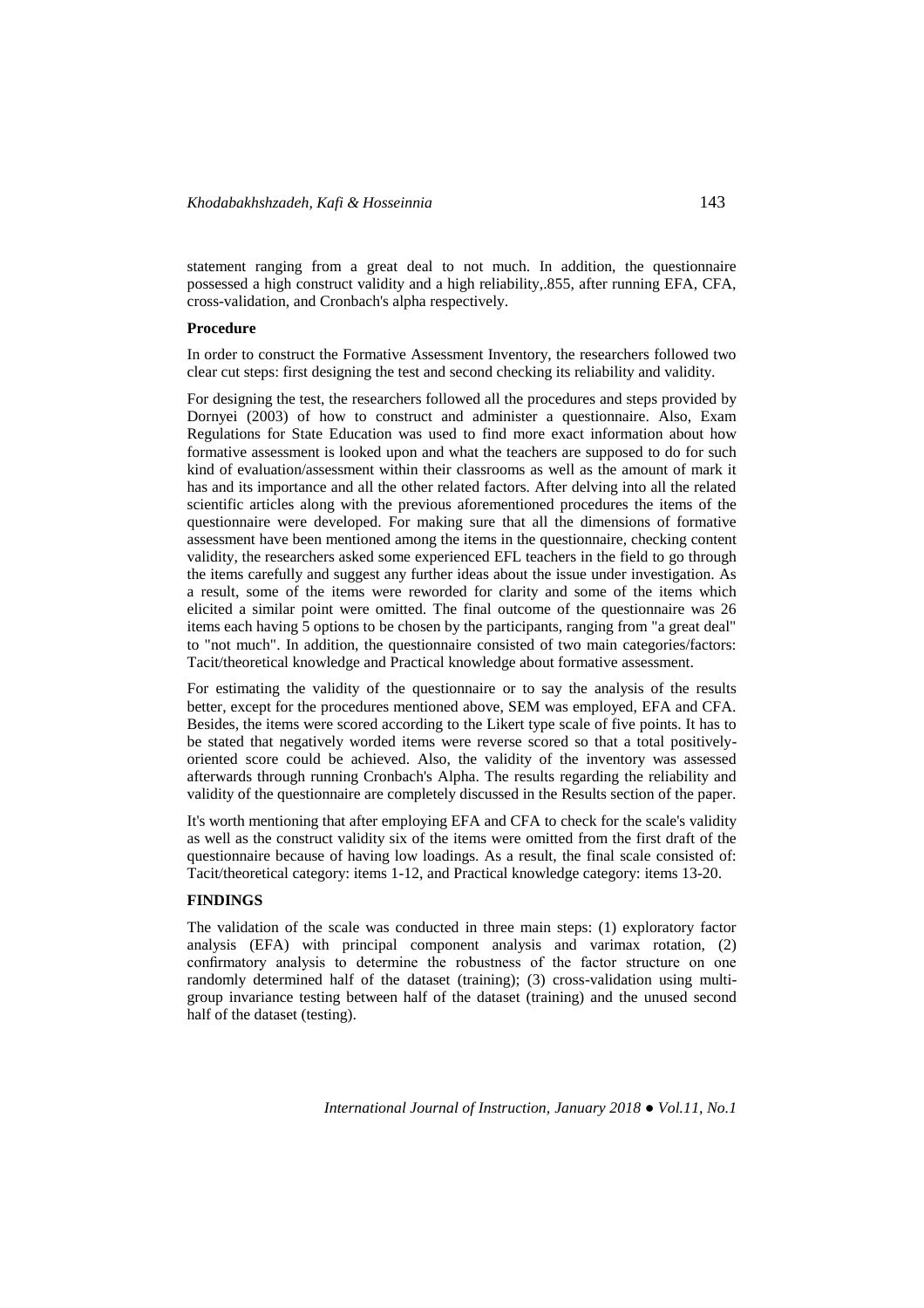In order to assure the construct validity of the test, exploratory factor analysis (EFA) with principal component analysis and varimax rotation was run. The 26 items of formative assessment scale were subjected to EFA and the suitability of data for factor analysis was assessed. The KMO was .749, exceeding the recommended value of .6 and Bartlett's Test of Sphericity reached statistical significance, supporting the factorability of the correlation matrix. Principle component analysis revealed the presence of two components with eigenvalues exceeding 1. Moreover, the highest loading for each item was considered as the appropriate factor for that item. Results of the EFA can be seen in Table 1

Table 1 Rotated Component Matrix for formative assessment Scale

|                  | Component |                |
|------------------|-----------|----------------|
|                  | 1         | $\overline{2}$ |
| n6               | .689      |                |
| n <sub>5</sub>   | .688      |                |
| n4               | .664      |                |
| n2               | .640      |                |
| n <sub>1</sub>   | .609      |                |
| n12              | .606      |                |
| n <sub>3</sub>   | .567      |                |
| n13              | .566      |                |
| n8               | .530      |                |
| n7               | .524      |                |
| n10              | .510      |                |
| n11              | .467      |                |
| n25              |           | .729           |
| n26              |           | .684           |
| n23              |           | .675           |
| $\overline{n24}$ |           | .667           |
| n22              |           | .639           |
| n21              |           | .634           |
| n20              |           | .586           |
| n19              |           | .470           |
|                  |           |                |

As Table 1 shows, the two factors can be regarded as the two constructs that the test claims to measure, namely: (1) Tacit/theoretical knowledge, and (2) Practical knowledge. Among the 17 items of the Tacit knowledge five items (9, 14, 15, 16, and 17) were excluded because of loadings less than .30. Question 6 had the highest loading and question 11 had the lowest loading in the first factor. Among the nine items of the practical knowledge only one item (18) was excluded because of loadings less than .30. Question 25 had the highest loading and question 19 had the lowest loading in the second factor.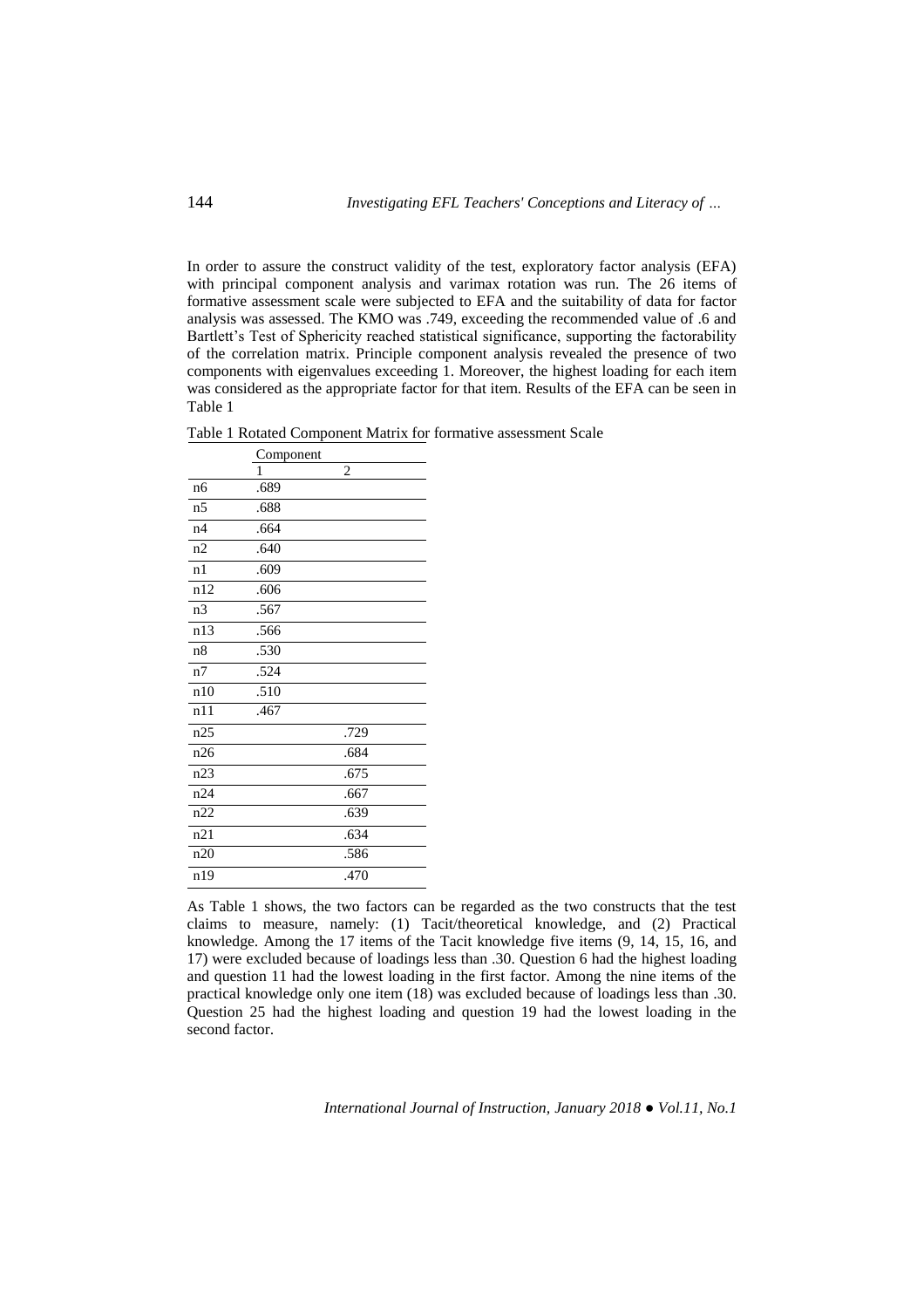Following this, confirmatory factor analysis (CFA) was run to see whether the ten factors solution obtained in EFA can be confirmed. For this purpose, CFA was run to assess the fit of the model on one random half of the sample. To come up with a statistically significant theoretical model, some necessary criteria are presented in the Table 2.

Table 2 Model-Fit Criteria and Acceptable Fit Interpretation

Table 3

| Model-Fit Criterion                                         | Acceptable Level      | Interpretation                                                                         |
|-------------------------------------------------------------|-----------------------|----------------------------------------------------------------------------------------|
| Chi-square                                                  | Tabled $\chi$ 2 value | Compares obtained $\chi$ 2 value with tabled<br>value for given df                     |
| Goodness-of-fit index (GFI) $0$ (no fit) to 1 (perfect fit) |                       | Value close to .90 or .95 reflect a good<br>fit                                        |
| Root-mean-square error of<br>approximation (RMSEA)          | .05 to .08            | Value of 0.05 to 0.08 indicate close fit                                               |
| Normed fit index (NFI)                                      |                       | $0$ (no fit) to 1 (perfect fit) Value close to .90 or .95 reflects<br>a good model fit |

*Note*. Adapted from "A *Beginner's Guide to Structural Equation Modelling," by* R. E.Schumacker, & R. G. Lomax, 2010, Routledge: NY, p.76.

"In general, if any of these indices are above .90, the rule of thumb is that there is a recommendation from the indices that there is model fit, pending examination of the  $\chi$  2 statistic and model interpretability" (Kunnan ,1988, p. 307). Table 3. illustrates the criteria used for the present study below.

| Model-Fit Indices for formative assessment Scale |         |     |       |      |      |      |  |  |
|--------------------------------------------------|---------|-----|-------|------|------|------|--|--|
| $X^2/df$<br>GFI<br>∩FI<br><b>RMSEA</b>           |         |     |       |      |      |      |  |  |
| Acceptable fit                                   |         |     |       | > 90 | > 90 | &0.< |  |  |
| Model                                            | 293.546 | 169 | 1 737 | 910  | 903  | .079 |  |  |

According to Table 3, the CFA confirmed the structure of formative assessment scale.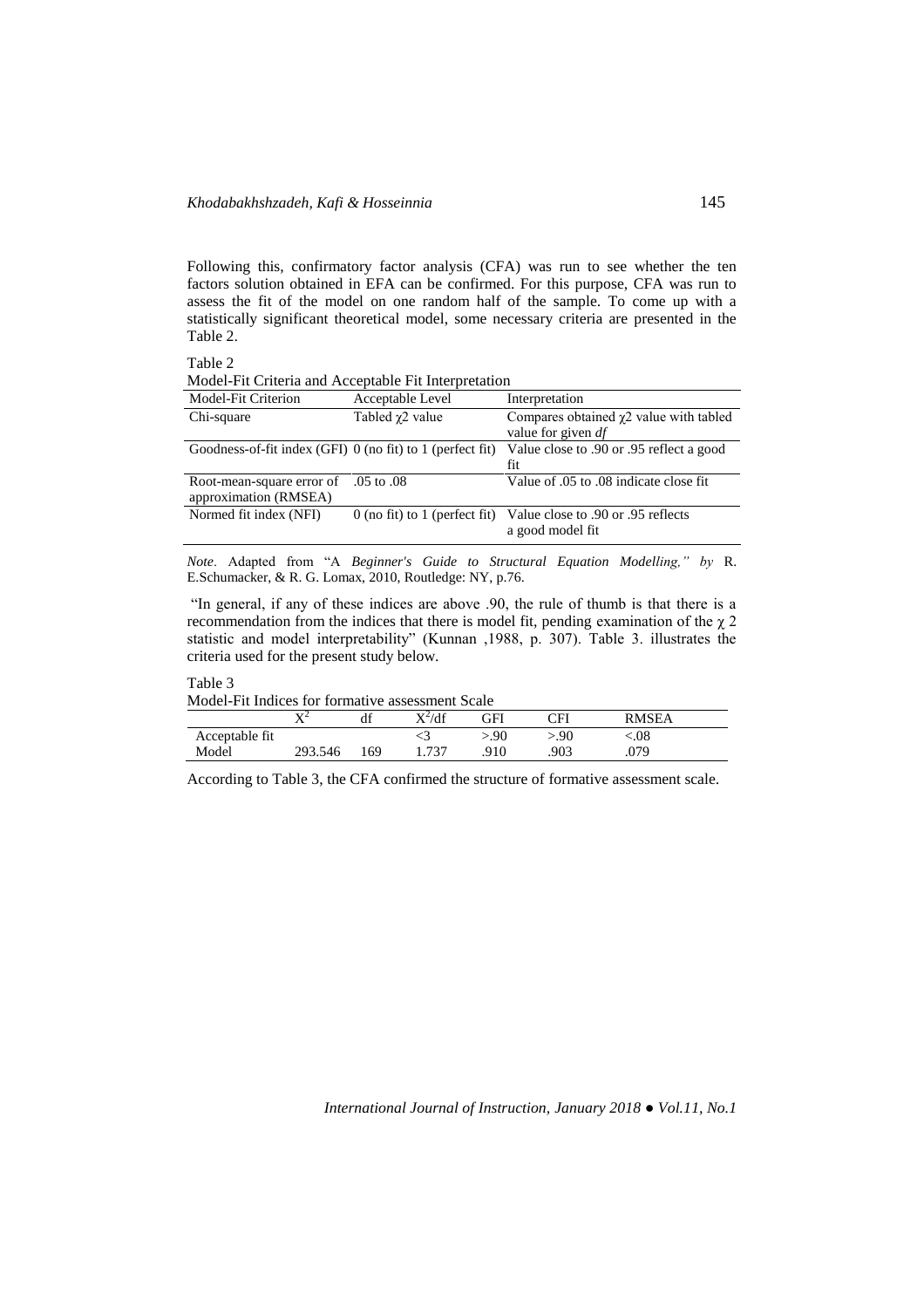

#### Figure1

CFA model for formative assessment scale. Factor1 =Tacit/theoretical knowledge; factor2= Practical knowledge

As Figure 1 shows, from 17 items of factor 1 twelve items were remained and from nine items of the factor 2 eight items were remained.

In addition, the CFA was cross validated on the second half (151 participants) using multi-group invariance testing. Our analysis has equal numbers of cases in each group because little is known about the possible effect of unequal group sizes on results obtained from a multiple group SEM analysis. The training participants ( $N = 151$ ) and the testing participants ( $N = 151$ ) subsets were compared to test the robustness of the two-factor model.

The results of multi-group comparisons indicated that the two-factor structure on the 20 items was equally robust in both random sets. In addition, the two sets of samples proved factorially invariant  $(X2/df = 2.891, RMSEA = .047, CFI = 91, GFI = .93)$ .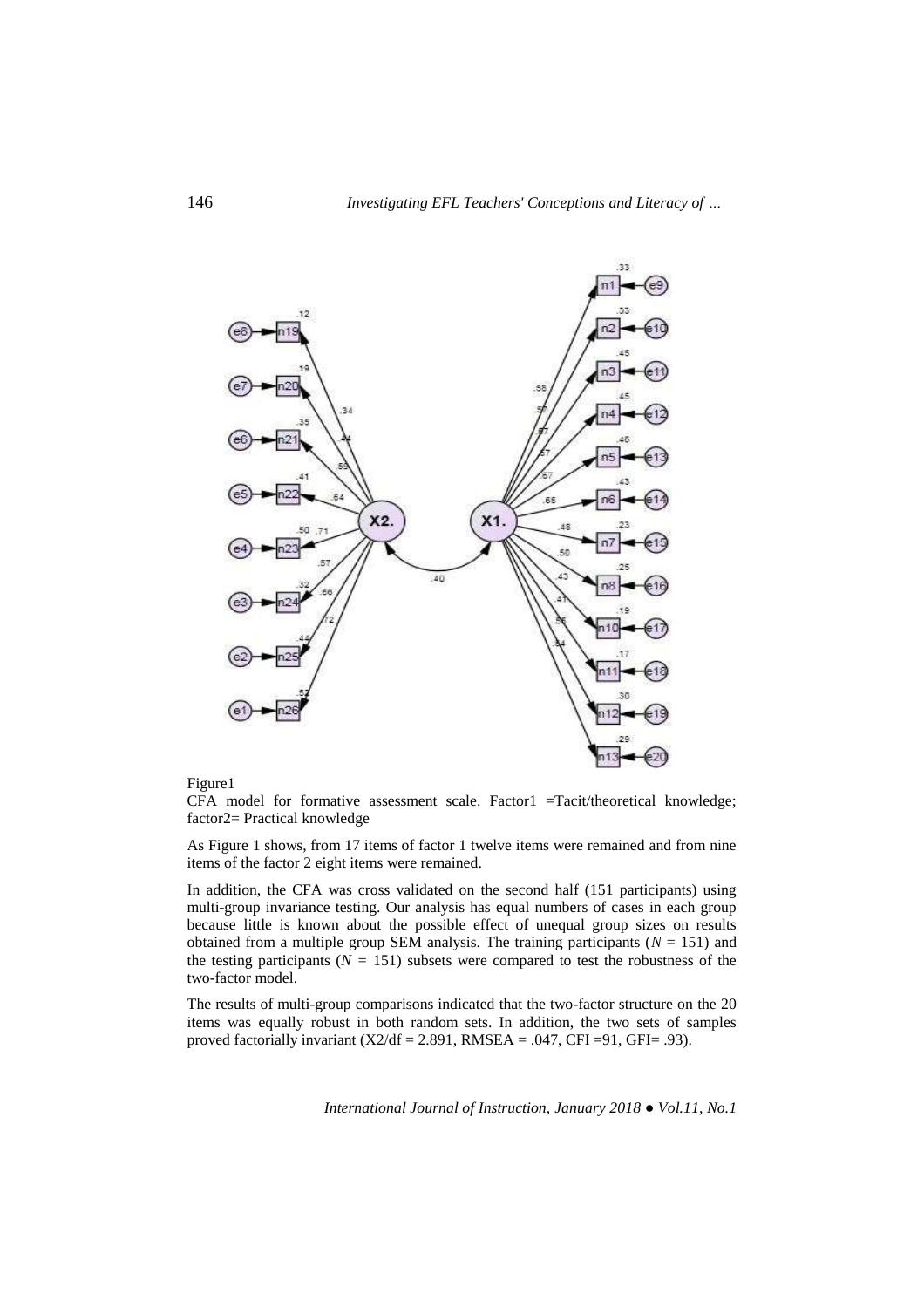Moreover, to examine the reliability of the scale, Cronbach's alpha was used. The reliability coefficient was .855 for total scale, which shows the scale enjoys high reliability (See Table 4). It should also be added that because six items were deleted, the numbering of the items in this questionnaire changed in the final draft of the questionnaire as follows: Tacit/theoretical knowledge category (items 1-12), and practical knowledge category (items 13-20) (See Appendix for formative assessment scale).

Table 4

The Reliability Indices of formative assessment Questionnaire

| Subscale           | Item No.  | Cronbach alpha |
|--------------------|-----------|----------------|
| X1                 | 1-12      | .846           |
| X2                 | $13 - 20$ | .806           |
| <b>Total Scale</b> | l-20      | .855           |

### **Descriptive statistics**

Number of participants, minimum and maximum scores, means and standard deviations of the subscales used in the study are presented in Table 5.

Table 5 presents descriptive statistics of two subscales of formative assessment scale, i.e., factor1 and factor2.

Table 5 Descriptive Statistics of two subscales of formative assessment scale, i.e., x1 and x2 N Minimum Maximum Mean Std. Deviation X1 302 26 45 37.780 5.03 X2 302 15 30 24.102 3.79 Total 302 48 78 60.37 6.87

The possible range of score for the x1 is between 12 and 48, for x2 is between 8 and 32 and for total scale is between 20 and 80. As it can be seen in Table 5 the mean score of the learners' report in x1 was 37.780, in x2 was 24.102, and in total scale was 60.37. In addition, the table shows that number of learner participant was 302.

#### **DISCUSSION AND CONCLUSION**

Valid N (listwise) 302

A researcher made Formative Assessment Inventory was constructed with the aim of eliciting the Iranian EFL instructors' ideas about how formative assessment is done at schools and the quality through which it is administered/performed. Therefore, the scale targeted the teachers' idea, knowledge, and belief about formative assessment. As well as providing the participants with some formative assessment activities/examples to see how far the activities that the instructors perform in their classes are based on formative assessment rules and principals. Besides, the first draft of the questionnaire consisted of 26 items along with two factors/categories, tacit knowledge and practical knowledge. For checking the validity of the questionnaire EFA and CFA were applied. The results for EFA revealed that the two factors can be regarded as the two constructs that the test claims to measure, namely: (1) Tacit knowledge, and (2) practical knowledge. Among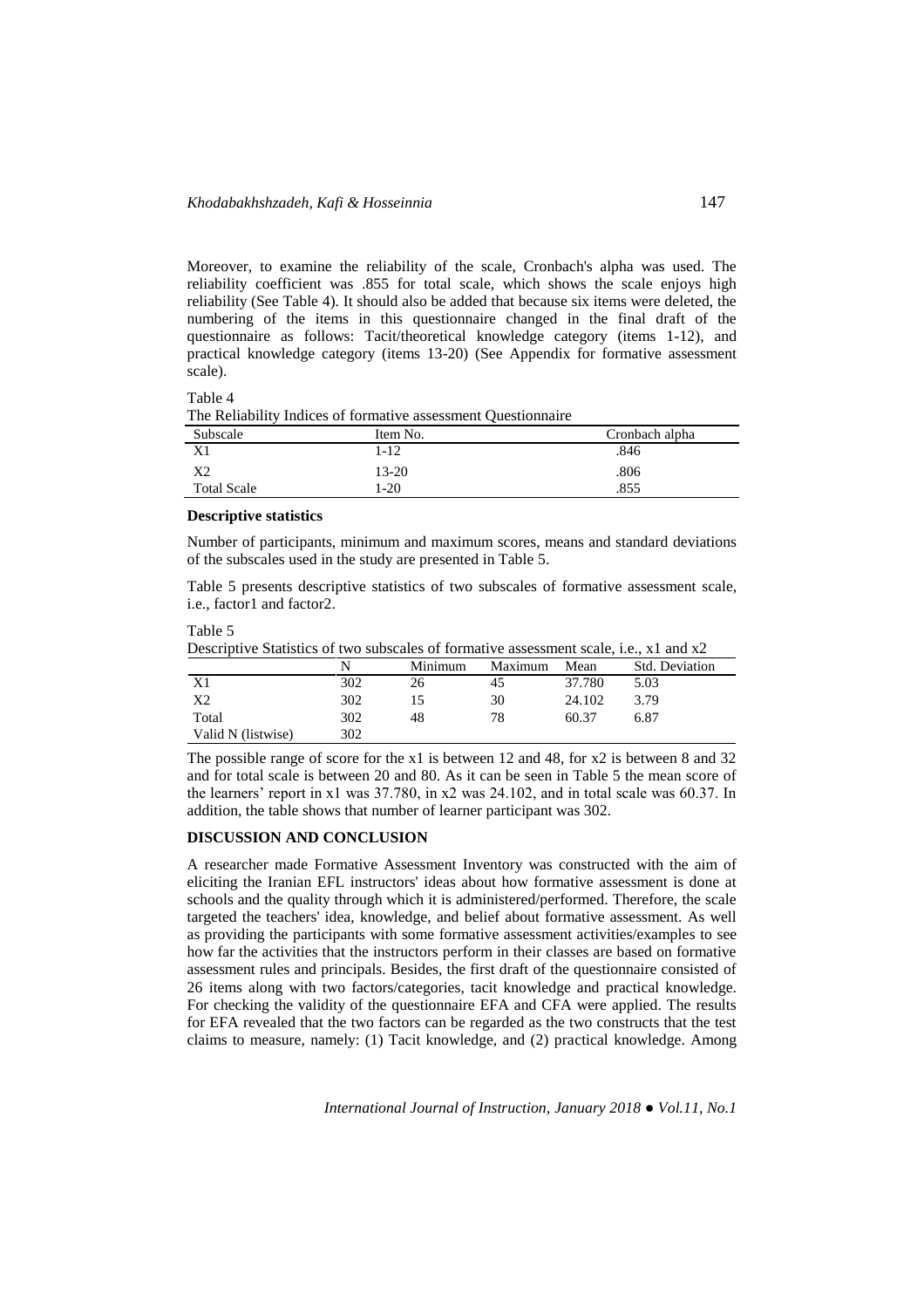the 17 items of the "Tacit knowledge category" five items (9, 14, 15, 16, and 17) were excluded because of loadings less than .30. Question 6 had the highest loading and question 11 had the lowest loading in this factor. Among the nine items of "Practical knowledge category" only one item (18) was excluded because of loadings less than .30. Question 25 had the highest loading and question 19 had the lowest loading in the second factor. Moreover, CFA was run to assess the fit of the model. The outcome confirmed the structure of formative assessment scale.

Consequently, the final results of the analysis led to omitting 6 items from the first draft of the questionnaire. Thus, the numbering of the items in the inventory changed in the final draft of the questionnaire as: Tacit knowledge category (items 1-12), and Practical Knowledge category (items 13-20). Moreover, to examine the reliability of the scale, Cronbach's alpha was used. The reliability coefficient was .855 for total scale. Also for the first and second factors, reliabilities of .846 and .806 were obtained respectively.

As it was mentioned elsewhere in the article formative assessment is considered to be interwoven with an instructor's job. That is formative assessment is a true, dynamic process for placing the teacher's teaching and students' learning into a sheer practice to continuously observe what goes right or wrong in a classroom setting. Therefore, "formative assessment is a constantly occurring process, a verb, a series of events in action, not a single tool or a static noun, shifting from assessment of learning' to 'assessment for learning'. Thus, instructors are supposed to select the most appropriate formative assessment based on the situation and context of teaching and learning which could be at times observations, conversations, student self-evaluations, and artifacts of learning (Serafini, 2010). Also, according to Black et al. (2011), formative assessment has three-way path: from students to teacher, from teacher to students, and from student to student. Moreover, the results of this study and the focus which has been placed towards formative assessment can help teachers stay away and be aware of, Crooks (1988) and Black (1993b), artificial, rote learning, concentrating on recall of isolated details as misused formative assessment activities. In addition, instructors do not usually review the assessment questions that they use and do not discuss them critically with their peers, so there is so little reflection on what is being assessed. Also, the grading function is mostly often over-emphasized and the learning function as a matter of fact under-emphasized (As mentioned in Black et al., 1998). Thus, developing such questionnaire can at least make the EFL instructors aware of their knowledge and activities they apply in their classrooms as forms/kinds of formative assessment.

## **Recommendations for Further Research**

At the end, the limitations of the present study could be used as some suggestions for further study and research. As the data is gathered from just EFL school instructors from just Khorasan Razavi province, another study could be done by gathering data from other parts of the country as well as having participants from English language schools. Also, a kind of cause and effect study could be conducted to find out that whether having courses about assessment and more specifically formative assessment will affect teachers' teaching, testing and assessing or not. And then constructing a questionnaire which is out of the teachers' experience throughout the course.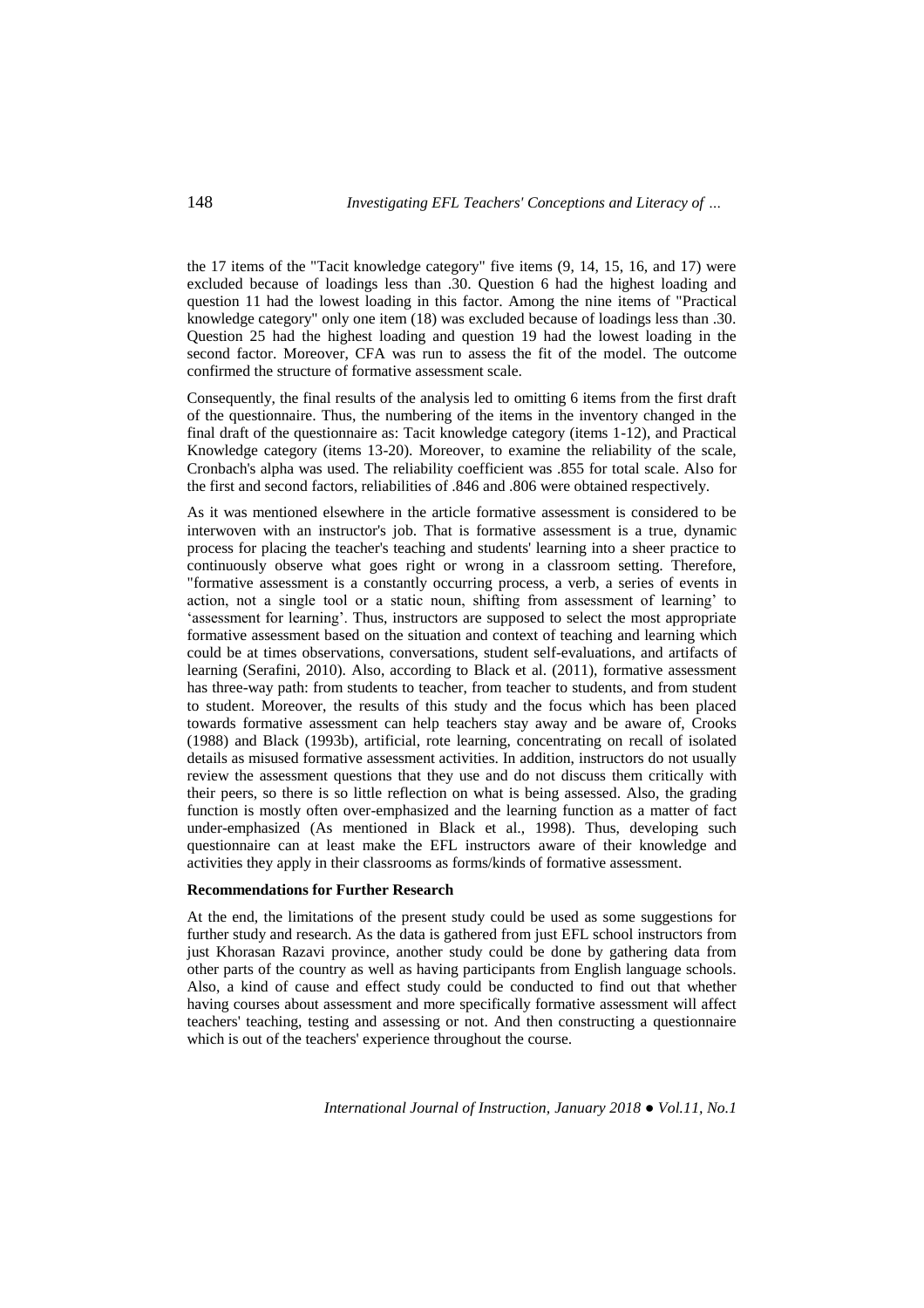### **REFERENCES**

Black, P.J. (1993b). Formative and summative assessment by teachers. *Studies in Science Education, 21*, 49-97.

Black, P., & Wiliam, D. (1998a). Assessment and classroom learning. *Assessment in*

*Education, 5*(1), 7-74.

Black, P., & Wiliam, D. (1998). Assessment and classroom learning. *Assessment in* 

*Education: Principles, policy & practice*, *5*(1).

Black, P., Wilson, M., & Yao, S-Y. (2011). Road maps for learning: A guide to the navigation of learning progressions. *Measurement Journal, 9*, 71–123.

Boston, C. (2002). The concept of formative assessment. *ERIC Digest*. *Centre for Educational Research and Innovation*. (2008). Assessment for Learning Formative Assessment.

*Centre for Educational Research and Innovation*. (2008). https://www.google.com/search?q=Centre+for+Educational+Research+and+Innovation.

Cizek, G. J., Fitzgerald, S. M., & Rachor, R. E. (1995). Teachers' assessment practices:

Preparation, isolation and the kitchen sink. *Educational Assessment, 3*, 159-179.

Crooks, T. J. (1988). The impact of classroom evaluation practices on students. *Review of Educational Research, 58*, 438-481.

Dornyei, Z. (2003). *Questionnaires in second language research: Construction, administration, and processing.*

Fontana, D., & Fernandes, M. (1994) Improvements in mathematics performance as a

consequence of self-assessment in Portuguese primary school pupils. *British Journal of Educational Psycology, 64*, 407-417.

Hall, K., Webber, B., Varley, S., Young, V., & Dorman, P. (1997). A study of teacher assessment at key stage 1. *Cambridge Journal of Education, 27*, 107-122.

Hayward, E. L. (2007). Curriculum, pedagogies and assessment in Scotland: The quest for social justice. "Ah kent yir faither." *Assessment in Education 14*(2), 251–268.

Hutchinson, C., & Hayward, L. (2005). The journey so far: Assessment for learning in Scotland. *Curriculum Journal 16*(2), 225–248.

Kunnan, A. J. (1988). An introduction to structural equation modelling for language assessment research. *Language Testing, 15*, 295-332.

James, M., & Pedder, D. (2006). Beyond method: Assessment and learning practices and values. *The Curriculum Journal, 17*(2), 109–138.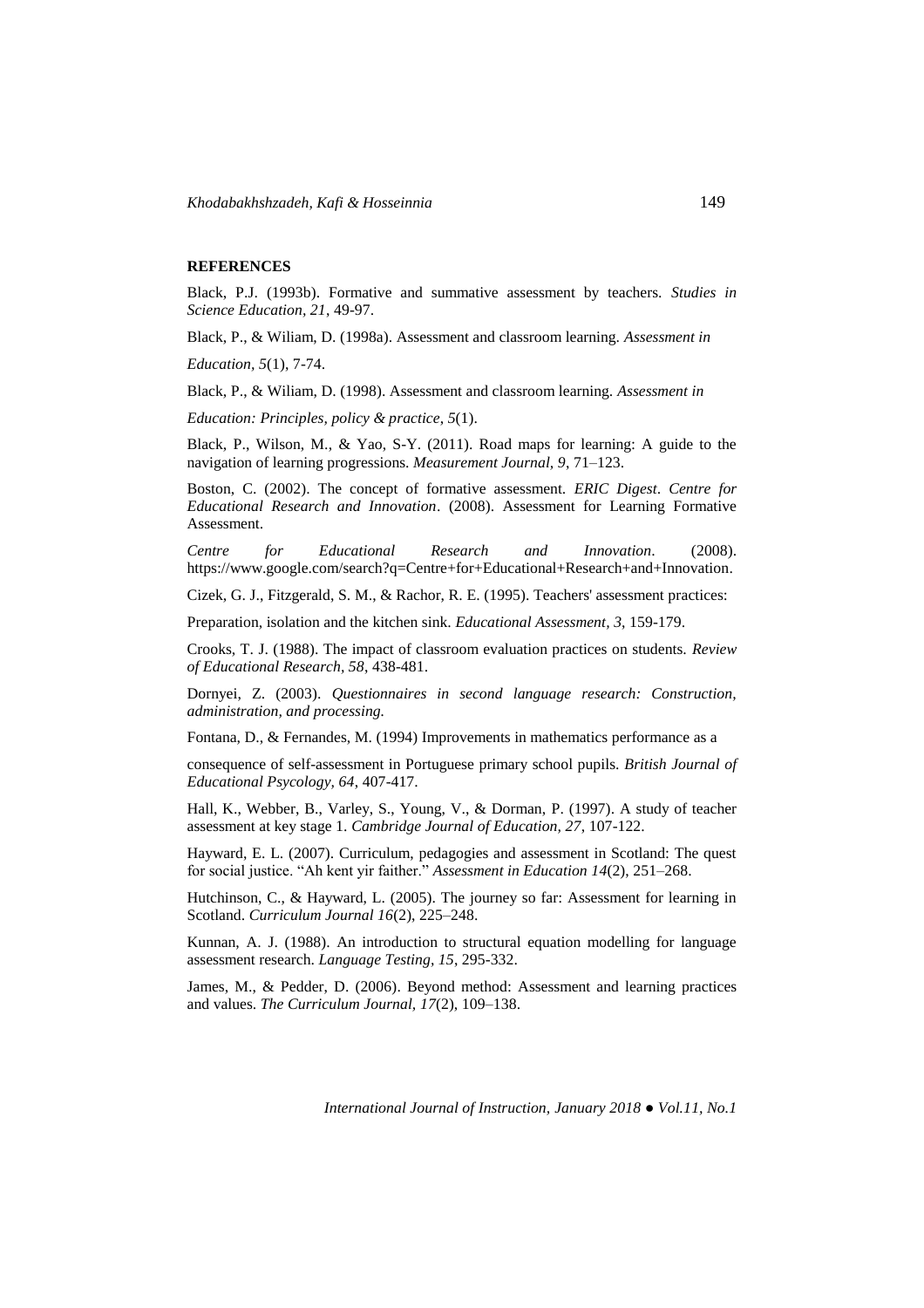Lam, R. (2015). Language assessment training in Hong Kong: Implications for language assessment literacy. *Language Testing*, *32*(2), 169-197.

Mischo, C., & Rheinberg, F. (1995). Erziehungsziele von lehrern und individuelle Bezugsnormen der leistungsbewertung. *Zeitschrift fur Padagogische Psychologie, 9*, 139- 151.

PIJL, S. J. (1992). Practices in monitoring student progress. *International Review of Education, 38*,117-131.

Sardareh, S. A. (2016). Formative feedback in a Malaysian primary school ESL context. *Malaysian Online Journal of Educational Sciences*, *4* (1), 1-8.

Schilling, M., Hargreaves, L., Harlen, W., & Russell, T. (1990). *Written tasks*. London, Paul Chapman.

Serafini, F. (2010). *Classroom reading assessments: More efficient ways to view and evaluate your learners.* Portsmouth, NH: Heinemann.

Stiggins, R. J., Grisword, M. M., & Wikelund, K. R. (1989). Measuring thinking skills through classroom assessment. *Journal of Educational Measurement, 26*, 233-246.

*The NCTE Executive Committee* (2013). *Formative assessment that truly informs instruction.* National Council of Teachers of English.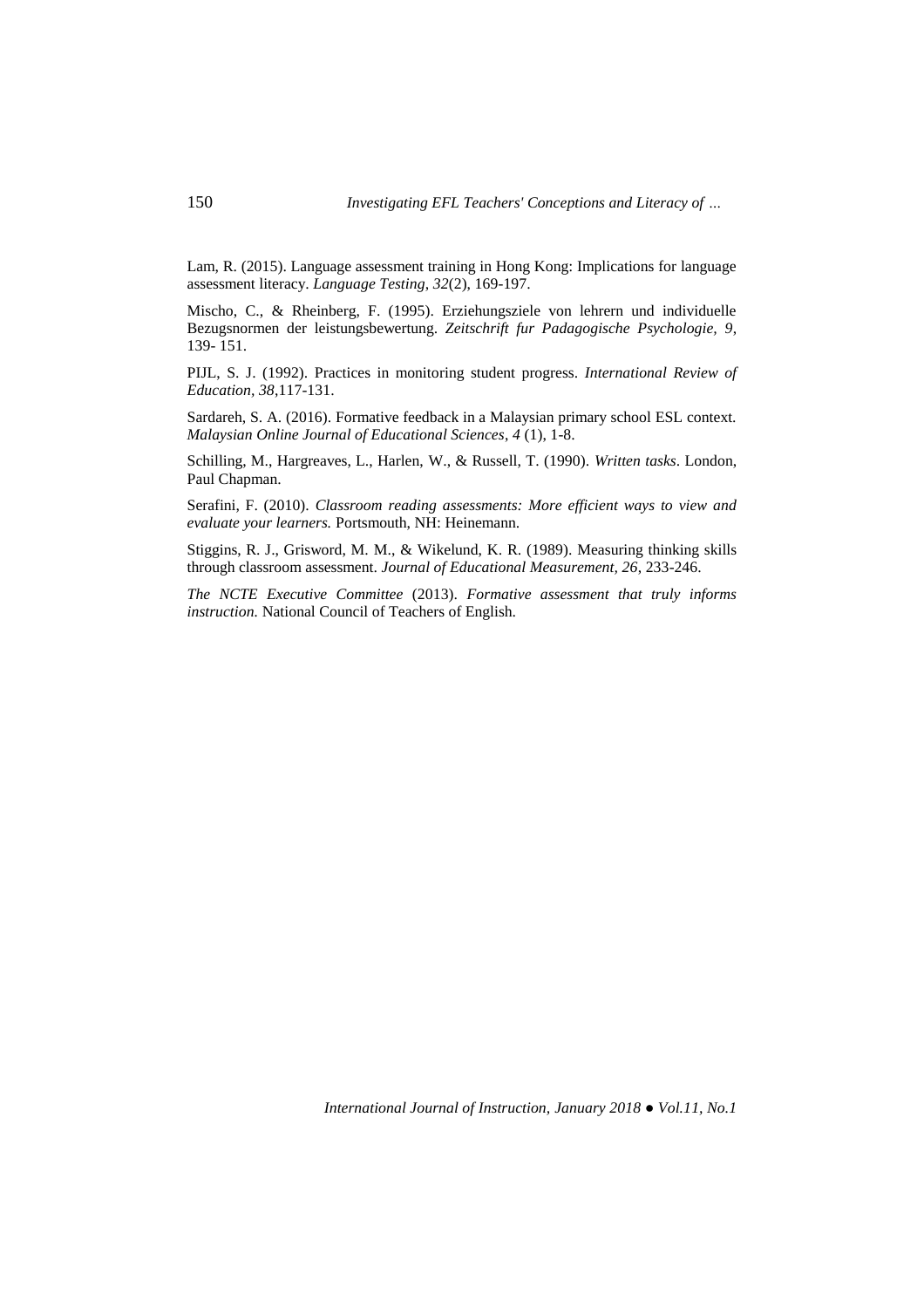# *Khodabakhshzadeh, Kafi & Hosseinnia* 151

#### **Appendix**

## **Formative Assessment Inventory**

#### **Dear Instructor:**

The present questionnaire is constructed in order to investigate the instructors' opinions about how formative assessment is done/implemented as well as its quality. Therefore, your honest, exact answers will help us in the realm of formative assessment and how to educate instructors for it. In addition, your answers/information will be confidential.

#### **Demographic Information:**

| <b>Name of the institution:</b> | City: |
|---------------------------------|-------|
|---------------------------------|-------|

**Gender: Age:**

## **Educational degree: Years of Teaching Experience:**

**Educational Major:**

| Part 1         | <b>Questions</b>                                                                                                                                           | Not<br>much | Little | Some-<br>what | MuchA Great<br>deal |
|----------------|------------------------------------------------------------------------------------------------------------------------------------------------------------|-------------|--------|---------------|---------------------|
| $\mathbf{1}$   | To what extends to you believe in formative assessment?                                                                                                    |             |        |               |                     |
| $\overline{2}$ | To what extends do you think formative assessment can<br>be implemented?                                                                                   |             |        |               |                     |
| 3              | To what extends do you consider the score gained out of<br>formative assessment reliable and worthy?                                                       |             |        |               |                     |
| $\overline{4}$ | To what extends do you consider teachers'<br>independence/authority as a crucial issue in formative<br>assessment?                                         |             |        |               |                     |
| 5              | To what extends do you think formative assessments<br>affects teachers' independence/authority in teaching?                                                |             |        |               |                     |
| 6              | To what extends do you think formative assessment<br>helps teachers' authority/independence in the realm of<br>assessment in general?                      |             |        |               |                     |
| $\tau$         | To what extends do you think the method of<br>implementing formative assessment affects teaching and<br>learners' learning?                                |             |        |               |                     |
| 8              | To what extends do you think that parents' familiarity<br>with the method of implementing formative assessment<br>affects its true/correct implementation? |             |        |               |                     |
| 9              | To what extends do you think there must be a significant<br>relation between formative assessment score and<br>summative assessment score?                 |             |        |               |                     |
| 10             | To what extends do you evaluate/assess your learners'<br>knowledge through various stages of formative<br>assessment?                                      |             |        |               |                     |
| 11             | To what extends do you think that making learners<br>aware of the process of formative assessment by the<br>teacher is important?                          |             |        |               |                     |
| 12             | To what extends do you think that making learners'<br>parents aware of the process of formative assessment by<br>the teacher is important?                 |             |        |               |                     |
| Part 2         | Please determine to what extent the carried-out activities<br>are based on formative assessment, after studying the<br>following examples.                 |             |        |               |                     |